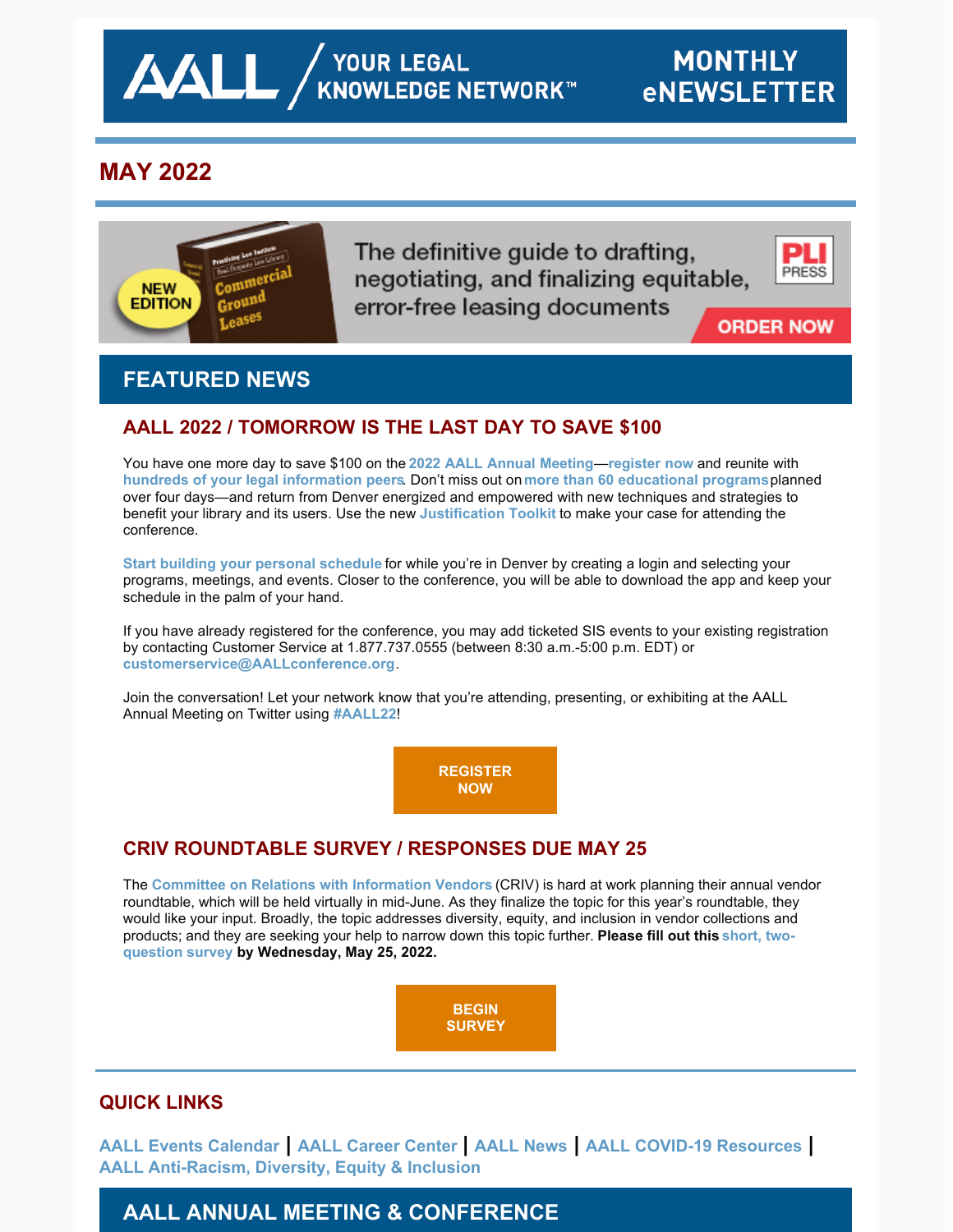#### **SUBMIT A POSTER SESSION / SUBMISSIONS DUE JUNE 1**

Have you implemented an innovative program in your library? Perhaps you have created a set of best practices to apply in the workplace. Or maybe you would like to share new classroom techniques, findings from a research project, or a practical problem-solving effort. **[Poster sessions](https://www.aallnet.org/conference/resources/call-poster-sessions/)** are a popular conference feature, and this year's selections will once again be on display at the conference—your good idea could benefit your fellow colleagues. **Submit your proposal by June 1.**

#### **AALL BUSINESS MEETING & MEMBERS OPEN FORUM / SUBMIT RESOLUTIONS BY JUNE 20**

The **[AALL Business Meeting & Members Open Forum](https://eventmobi.com/aall2022/agenda/00000000-0000-0000-0000-4147454e4441/1a79cf05-071f-4233-a9c5-7935db814c95)** will be held Monday, July 18 [from 1:30 p.m. - 2:45 p.m. \(MT\) in Denver during the](https://www.aallnet.org/conference/) **AALL Annual Meeting & Conference**. This is open to all members. **A member may [submit a resolution](https://www.aallnet.org/about-us/what-we-do/resolutions/resolution-submission-form/) for consideration at the Business Meeting by Monday, June 20.** Please be sure to follow the **[resolution submission guidelines](https://www.aallnet.org/about-us/what-we-do/resolutions/resolution-submission-form/resolution-submission-procedures/)**.

During the Members Open Forum, AALL Executive Board officers will be available to respond to member questions regarding AALL, as well as its programs and activities. In addition to asking questions during the meeting, members may also submit questions in advance of the meeting to **[ambusmtg@aall.org](mailto:ambusmtg@aall.org)**.

If you have questions, please contact AALL's Headquarters Office at 312.939.4764.

#### **West Academic** Study Aids Collection

d.h.

Offer your students digital access to trusted study materials for all their courses.



# **AALL UPDATES**

## **RENEW YOUR AALL MEMBERSHIP BEFORE IT EXPIRES ON MAY 31**

Over 1,700 of your colleagues have renewed their membership for 2022-2023. As a reminder, your current membership is valid through May 31, 2022. Don't lose out on essential **AALL benefits that add up to over \$2,000+ in value** for the year. These include:

- Access to essential **[professional development](https://elearning.aallnet.org/)**—complimentary monthly webinars and virtual coffee chats as well as discounted rates for online courses and live events.
- Discounted registration to the **[2022 AALL Annual Meeting & Conferenc](https://www.aallnet.org/conference/)[e](https://aallconference.org/registration/)** in Denver. **Registration is open**!
- Access to an extensive network of peers; including the ability to join caucuses and special interest sections and connect with other members who share similar interests.
- **[Plus, so much more](https://www.aallnet.org/community/membership/benefits/)**.

If you have any questions about your membership renewal, please contact AALL Headquarters at **[membership@aall.org](mailto:membership@aall.org)** or 312.939.4764.

> **[RENEW YOUR](https://www.aallnet.org/community/membership/join-renew/) MEMBERSHIP**

## **AALLNET DOWNTIME**

AALL's service provider will be installing updates and performing other server upgrades on**Thursday, May 26 at 7:00 p.m. (EDT)**. During the maintenance window, the **[AALL website](https://www.aallnet.org/)** will go offline for approximately 20 minutes and you also may experience some latency issues until the entire process is complete. We apologize [for the inconvenience this may cause. If you have any questions or concerns, please contact](mailto:csiwa@aall.org) **Christopher Siwa**, AALL director of information technology.

**When:** May 26 at 7:00 p.m. (EDT) **Maintenance window:** 1 hour **Estimated downtime:** 20 minutes

# **ADVOCACY**

### **GPO TASK FORCE SURVEY ON ALL-DIGITAL FEDERAL DEPOSITORY LIBRARY PROGRAM / RESPONSES DUE MAY 20**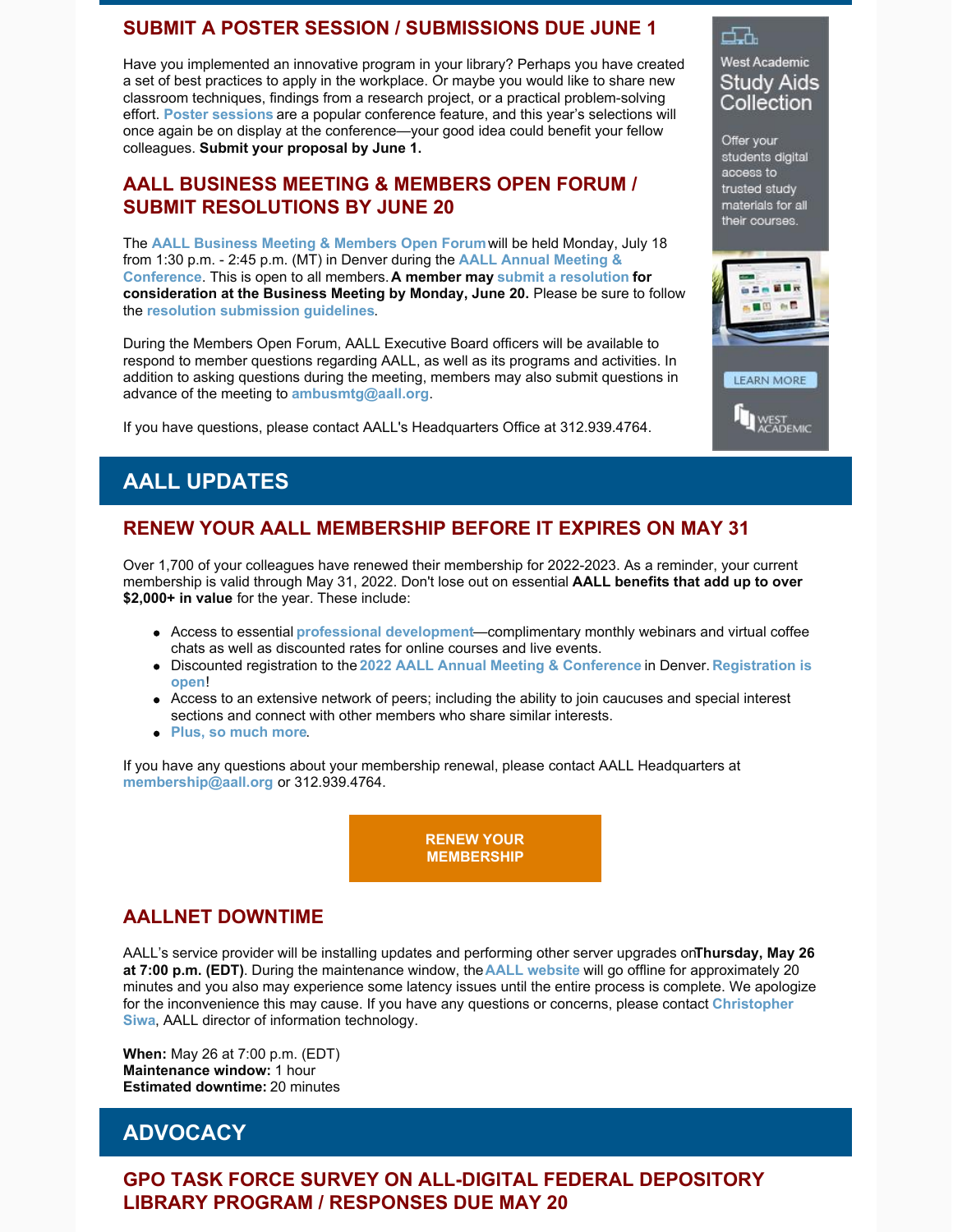The U.S. Government Publishing Office's (GPO) **Task Force on a Digital Federal Depository Library Program** [\(FDLP\) is studying the feasibility of an all-digital FDLP. As part of this process, the Task Force](https://www.fdlp.gov/project/task-force-digital-federal-depository-library-program) is seeking feedback from law librarians and legal information professionals to understand the impact that any changes to the FDLP may have on access to government information. **AALL members are invited to take the [Task Force's survey by this Friday, May 20 to share your thoughts.](https://docs.google.com/forms/d/e/1FAIpQLSdGz2_0zqNLvEojRJWzm70u0JxxqDwuxAwLjxg_D_6t297j7Q/viewform)** Please send any questions to AALL member **[Scott Matheson](https://www.aallnet.org/members_only/membership/IndividualFormPublicMembers/detail?id=201000F674E)**, who was selected by the GPO to represent AALL on the Task Force.

### **AALL SUBMITS TESTIMONY ON FUNDING FOR GPO & LIBRARY OF CONGRESS**

Advocating for funding for the U.S. Government Publishing Office (GPO) and the Library of Congress is one of AALL's **[legislative priorities](https://www.aallnet.org/advocacy/government-relations/federal-issues/legislative-priorities/)**. In support of this, AALL recently submitted **[testimony](https://www.aallnet.org/wp-content/uploads/2022/05/AALL-House-Testimony-Leg-Branch-05162022.pdf)** to the U.S. House of Representatives Legislative Branch Appropriations Subcommittee in favor of the Fiscal Year (FY) 2023 budget requests of the GPO and the Library of Congress. AALL's testimony focused on how the requested funding will allow these agencies to continue to build valuable partnerships with law libraries and other stakeholders, accelerate digitization initiatives of important primary legal materials including the *United States Congressional Serial Set* and *U.S. Supreme Court Records and Briefs*, and expand collaborative projects that provide greater access to legal information in print and online through the Federal Depository Library Program, the *govinfodigital* repository, and the Law Library of Congress' website.

## **PROFESSIONAL GROWTH**

#### **INCREASE YOUR STRATEGIC THINKING SKILLS / REGISTER FOR AALL'S SELF-PACED COURSE**

AALL's self-paced course, "**[Strategic Thinking for Law Librarians](https://elearning.aallnet.org/products/strategic-thinking-for-law-librarians)**," will teach law library professionals—at any level—how to employ strategic thinking for impactful decision making. Whether you are interested in preparing for a management role or are already in a leadership position, you will come away better equipped to confidently tackle any decision (large or small), make a compelling argument, and apply influence in your organization in a way that creates optimal conditions for success.

#### **Cost: Members \$99 / Nonmembers \$149**

**[LEARN MORE &](https://elearning.aallnet.org/products/strategic-thinking-for-law-librarians) REGISTER**

### **MICROLEARNING VIDEO SERIES**

AALL's **[Microlearning Videos Series](https://elearning.aallnet.org/catalog#form_type=catalog-filter&page=1&webinar_type=0&product_type%5B%5D=2467&date%5Bstart%5D=&date%5Bend%5D=&keywords=&sort_by=new_to_old)** takes a holistic approach to skill-based education that is delivered in bite-size pieces. These short-form-focused videos are designed to cover an individual skill pertinent in the law librarian's world. Current videos discuss fair use, wine law, comparing red-lined versions in Microsoft Word, and our "day in the life" video series, including the latest[,](https://elearning.aallnet.org/products/microlearning-video-series-a-day-in-the-life-of-a-technical-services-librarian) "**[A Day in the Life of a Law Librarian & Records Center](https://elearning.aallnet.org/products/microlearning-video-series-a-day-in-the-life-of-a-law-librarian-records-center-supervisor) Supervisor**." These videos are available on **[AALL eLearning](https://elearning.aallnet.org/)**—simply search "microlearning." Additional videos are planned to drop throughout the year.

#### **Cost: Free for AALL Members**

### **UPCOMING COFFEE CHATS & WEBINARS**

AALL has several exciting coffee chats and webinars lined up for the remainder of this month as well as June, including the "**[AALL Virtual Coffee Chat: Legal Research Competencies and the Bar Exam](https://elearning.aallnet.org/products/virtual-coffee-chat-legal-research-competencies-and-the-bar-exam)**" on June 2. Be sure to visit the **[AALL Calendar of Events](https://www.aallnet.org/forms/MeetingCalendar/)** page to stay up to date on future topics and to register.

### **#MYAALL**

#### **AALL NEW VOICES / SUBMISSIONS DUE MAY 27**

**[AALL's New Voices](https://www.aallnet.org/community/membership/meet-our-members/newvoices/)** is a place to share your story and expertise. Whether you recently joined AALL or are a longtime member aiming to become more involved in the Association, AALL is looking for your insights on any aspect of law librarianship.

If you're interested in being involved in the next round, please share your post with**[Heather Haemker](mailto:hhaemker@aall.org)**, director of marketing & communications, with the subject line "New Voices Project" by **5:00 p.m. (CDT on May 27, 2022**.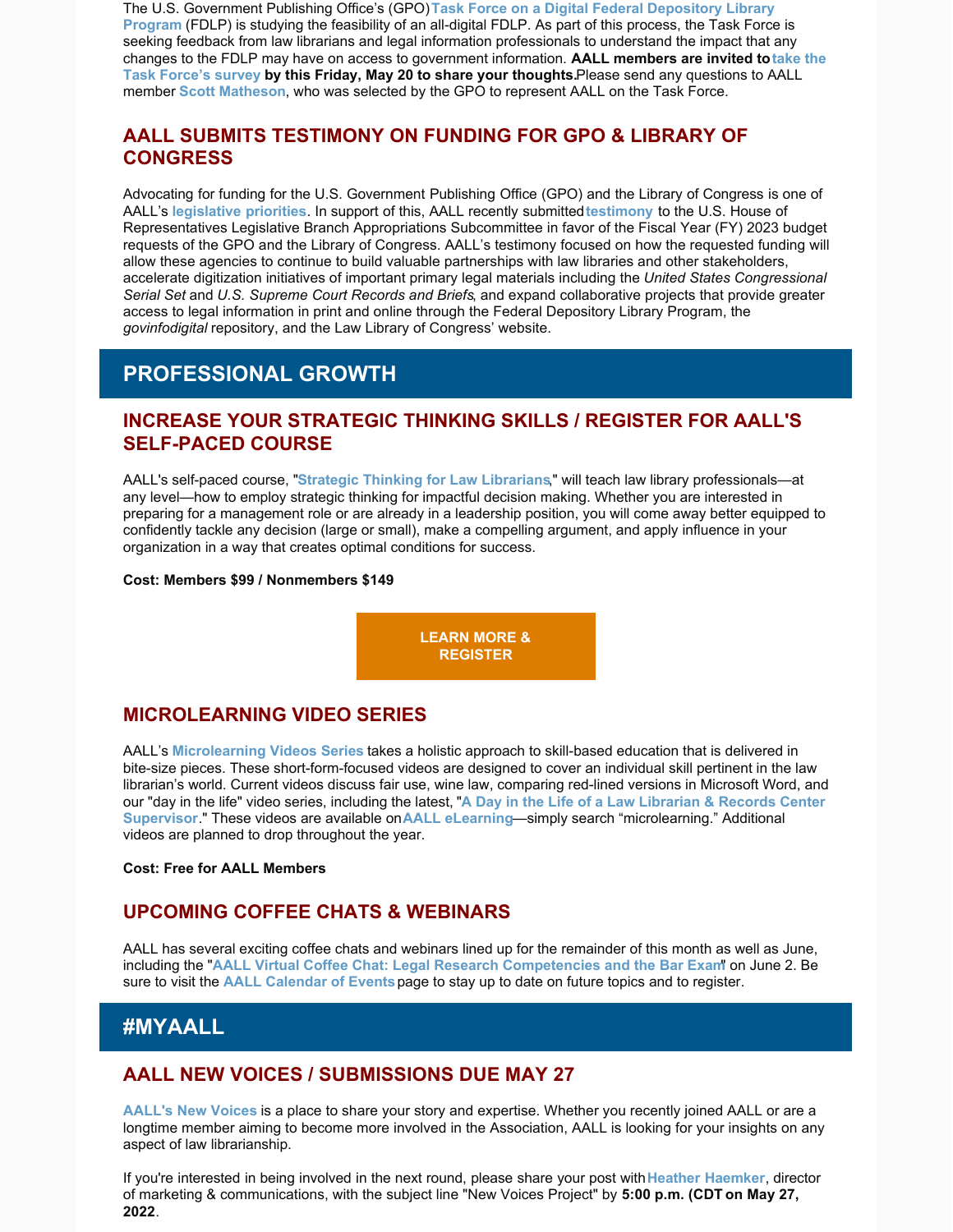### **KNOWITAALL HIGHLIGHTS**

#### **MEMBER POSTS**

Members shared innovative content and started important conversations, including:

- Rebecca Potance **[examined](https://notesbetweenus.com/2022/05/09/libraries-work-because-people-do/)** how people (librarians) doing the work is what makes libraries successful.
- Itunu Sofidiya **[recaped](https://lispsr.wordpress.com/2022/05/10/2022-leadership-academy/)** her experience attending the **[2022 AALL Leadership Academy](https://www.aallnet.org/education-training/in-person-programs-seminars/leadership-academy/)**.
- Marcelo Rodriguez **[discussed](https://notesbetweenus.com/2022/04/25/have-a-toxic-boss-get-out/)** how to recognize a toxic boss and why you should get out!
- The *Temple Law Library Podcas*t **[spoke with](https://open.spotify.com/episode/77tyyKJce1iDXVikU9yDgW)** Michelle Cosby, past AALL president and outgoing Temple Law Library director, to reflect on her time at Temple and wish her good luck in her new position.
- **•** Peter Hook *[examined](https://ripslawlibrarian.wordpress.com/2022/04/29/follow-the-trend-invest-in-professionals/)* academic law library budgets.

#### **OTHER LEGAL & GOVERNMENT INFORMATION UPDATES**

- Law.com **[highlighted](https://t.co/51575yoygh)** that law firms developing predictive analytics tools are seeing an opportunity in the legal tech market.
- Lawsites **[reported](https://www.lawnext.com/2022/05/lexisnexis-acquires-clm-company-parley-pro-as-part-of-broader-enhancement-of-its-counsellink-elm-platform.html)** that LexisNexis acquired CLM company Parley Pro as part of broader enhancement of its CounselLink ELM platform.
- ABA Journal **[reported](https://www.abajournal.com/web/article/council-of-legal-ed-again-asked-to-remove-requirement-for-entrance-exams/)** that ABA Legal Ed Council were asked to remove the requirement for entrance exams.
- Ex Libris Juris: Harris County Robert W. Hainsworth Law Library **[discussed](https://www.harriscountylawlibrary.org/ex-libris-juris/2022/5/6/the-publication-procedure-of-us-supreme-court-opinions)** the publication procedure of U.S. Supreme Court Opinions.
- Pew **[reported](https://www.pewtrusts.org/en/research-and-analysis/blogs/stateline/2022/05/06/unemployment-rate-for-women-declines-to-prepandemic-level)** that the unemployment rate for woman has declined to pre-pandemic levels.

#### **ABOUT KNOWITALL**

**[KnowItAALL](https://www.aallnet.org/resources-publications/publications/knowitaall/)** is a member benefit sent Monday through Friday. **[Subscriptions are available](https://www.aallnet.org/resources-publications/publications/knowitaall/)** for nonmember individuals and institutions. Please email **[Heather Haemker](mailto:hhaemker@aall.org)**, director of marketing & communications, with your article and resource recommendations.



#### **AALLNET MONTHLY MEMBER PROFILE**

In this month's member profile, **[Therese A. Arado](https://www.aallnet.org/member-profile/therese-a-arado/)**, deputy director/professor of the David C. Shapiro Memorial Law Library at Northern Illinois University College of Law in DeKalb, Illinois. discusses how she got into law librarianship and shares her favorite AALL benefit.

See more **[AALLNET Monthly Member Profiles](https://www.aallnet.org/community/membership/meet-our-members/aallnet-member-profiles/)** and view *AALL Spectrum* **[Member](https://www.aallnet.org/community/membership/meet-our-members/aall-spectrum-member-profiles/)** and **[Leader](https://www.aallnet.org/community/membership/meet-our-members/aall-spectrum-leader-profiles/)** Profiles on AALLNET.

### **AALL MEMBER NEWS**

**[Christine Park](https://www.aallnet.org/members_only/membership/IndividualFormPublicMembers/detail?id=1CCAF00000074)** [was selected as the AALL Diversity & Inclusion Committee's](https://community.aallnet.org/communities/community-home/digestviewer/viewthread?MessageKey=0f7c0a7e-94a4-4503-9477-87481323dd83&CommunityKey=8acaa122-bf21-4f8d-8f76-92183d6f3ebd&bm=0f7c0a7e-94a4-4503-9477-87481323dd83#bm0f7c0a7e-94a4-4503-9477-87481323dd83) **May Librarian of the month**.

AALL seeks more news about members' achievements, job changes, and connections with the legal information community. Please send your news to **[Heather Haemker](mailto:hhaemker@aall.org)**, AALL director of marketing & communications.

# **COMMUNITY CORNER**

#### **UPCOMING SIS WEBINARS**

Several of AALL's special interest sections (SISs) feature webinars every month that are open to all AALL members. Be sure to visit the **[AALL Calendar of Events](https://www.aallnet.org/forms/MeetingCalendar/)** page to stay up to date on future topics and to register. Upcoming webinars include next week's PEGA-SIS "**[So You Wanna Be an Editor](https://elearning.aallnet.org/products/live-interview-series-so-you-wanna-be-an-editor#tab-product_tab_overview)**," as well as webinars from ALL-SIS and FCIL-SIS.

#### **2022 PLLIP VIRTUAL SUMMIT**

The **[2022 PLLIP Virtual Summit](https://pllsummit.wordpress.com/2022-pllip-summit/)** "Rocking New Roles, Responsibilities, and Realities" will be held **June 24 from 10:30 a.m. - 4:30 p.m. (CDT)**. The 2022 PLLIP Virtual Summit will offer attendees the opportunity to explore how to increase their visibility, promote their expanding roles, and learn to build their personal brand.

If you have any general questions regarding the Summit, please contact **[Abby Dos Santos](mailto:adossantos@capdale.com)**.